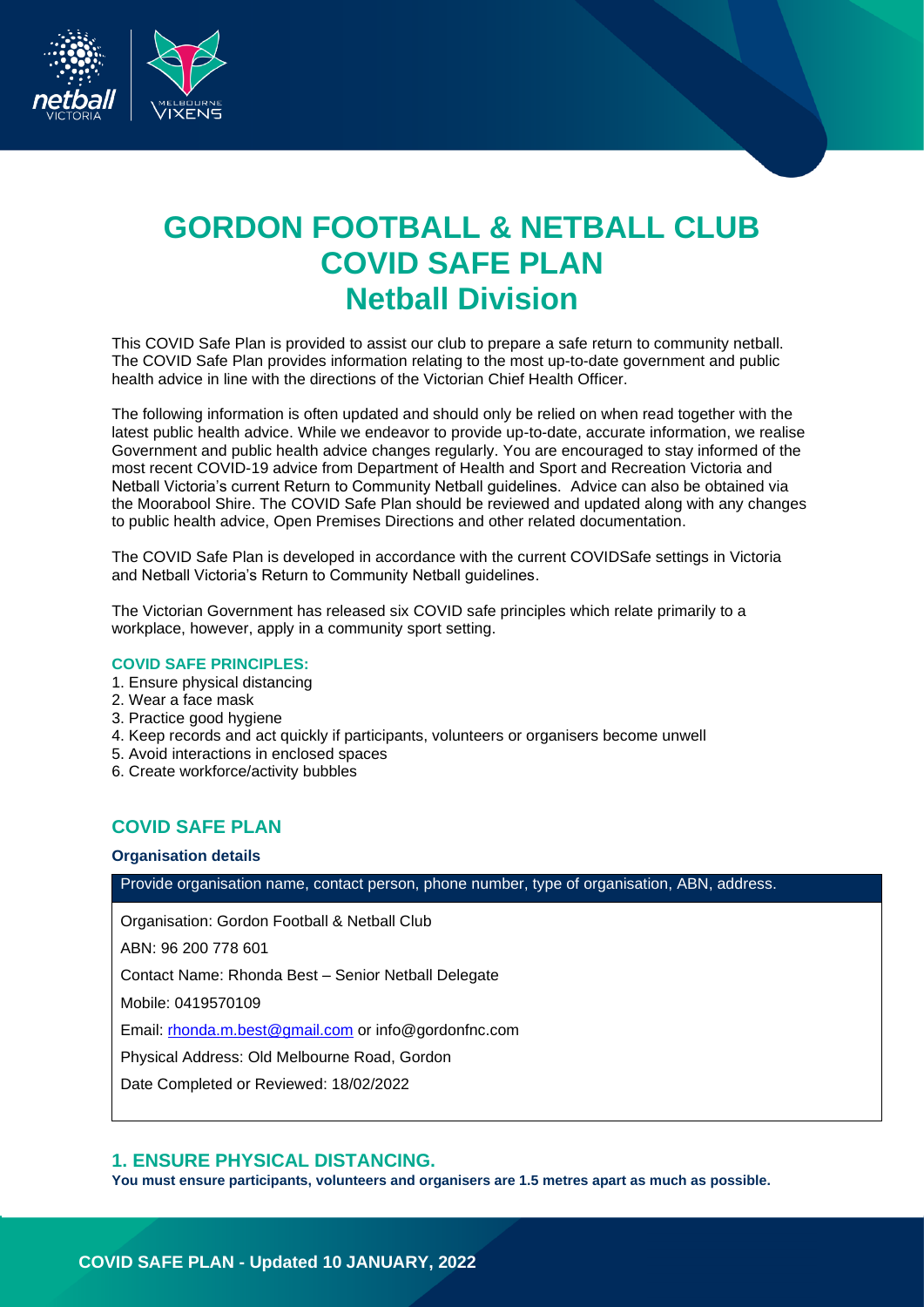

#### This can be done by:

- Modifying sporting activities to ensure participants remain 1.5 metres apart where possible except when engaging in physical activity
- Displaying signs to show patron limits at the entrance of enclosed areas where limits apply
- Minimising the build-up of people waiting to enter and exit the venue/facility.
- Using floor markings to provide minimum physical distancing guides

#### **Actions:**

- Marking entry and exit points and manage the flow of pedestrian traffic.
- Limiting access to indoor spaces where possible.
- Reviewing spaces where groups may congregate and implementing a management plan to avoid or minimise large gatherings.
- Provide physical barriers or floor markings to ensure physical distancing is maintained.
- Display signage to indicate the maximum number of people permitted in any space at any one time.
- Session times may be staggered to avoid large groups crossing over.
- Teams are encouraged to train in smaller groups, and limit crossing over with other groups.
- Participants are encouraged to minimise any unnecessary body contact.

You must apply the density quotient (where applicable) to configure shared activity areas and publicly accessible spaces to ensure that:

• You are complying with any density quotient; any group size limits and other restrictions applicable to the type of facility being used.

You should provide training to organisers and volunteers on physical distancing expectations while working and socialising. This should include:

• Avoiding car-pooling unless not reasonably practical for participants to travel another way.

#### **Actions:**

- Identify entry and exit points, identify areas where people may gather or congregate. Clearly communicate entry and exit points throughout the venue and mark out areas where parents/guardians can drop off children.
- Indoor spaces will be measured to determine the maximum number of people permitted, complying with the relevant and most up-to-date density quotient.
- Clearly mark and display signage in all other areas around the venue notifying patrons of public gathering limits.
- Limit access to any indoor spaces while maintaining necessary access to toilets.
- Manage areas such as canteen serving lines to ensure patrons can maintain physical distancing.
- Limit access to indoor canteens and provide outdoor servery access.

# **2. WEAR A FACE MASK.**

You must ensure all participants, volunteers and organisers entering the venue wear a face mask as per public health advice. Updated public health advice on masks is available at: <https://www.dhhs.vic.gov.au/face-masks-vic-covid-19>

#### **Actions:**

- All participants, patrons, staff and volunteers must follow the current public health advice and Government guidelines on wearing a face mask in Victoria.
- Where possible, provide additional single use face masks for patrons.
- Provide information to anyone requiring additional information about correct use or fitting of face masks.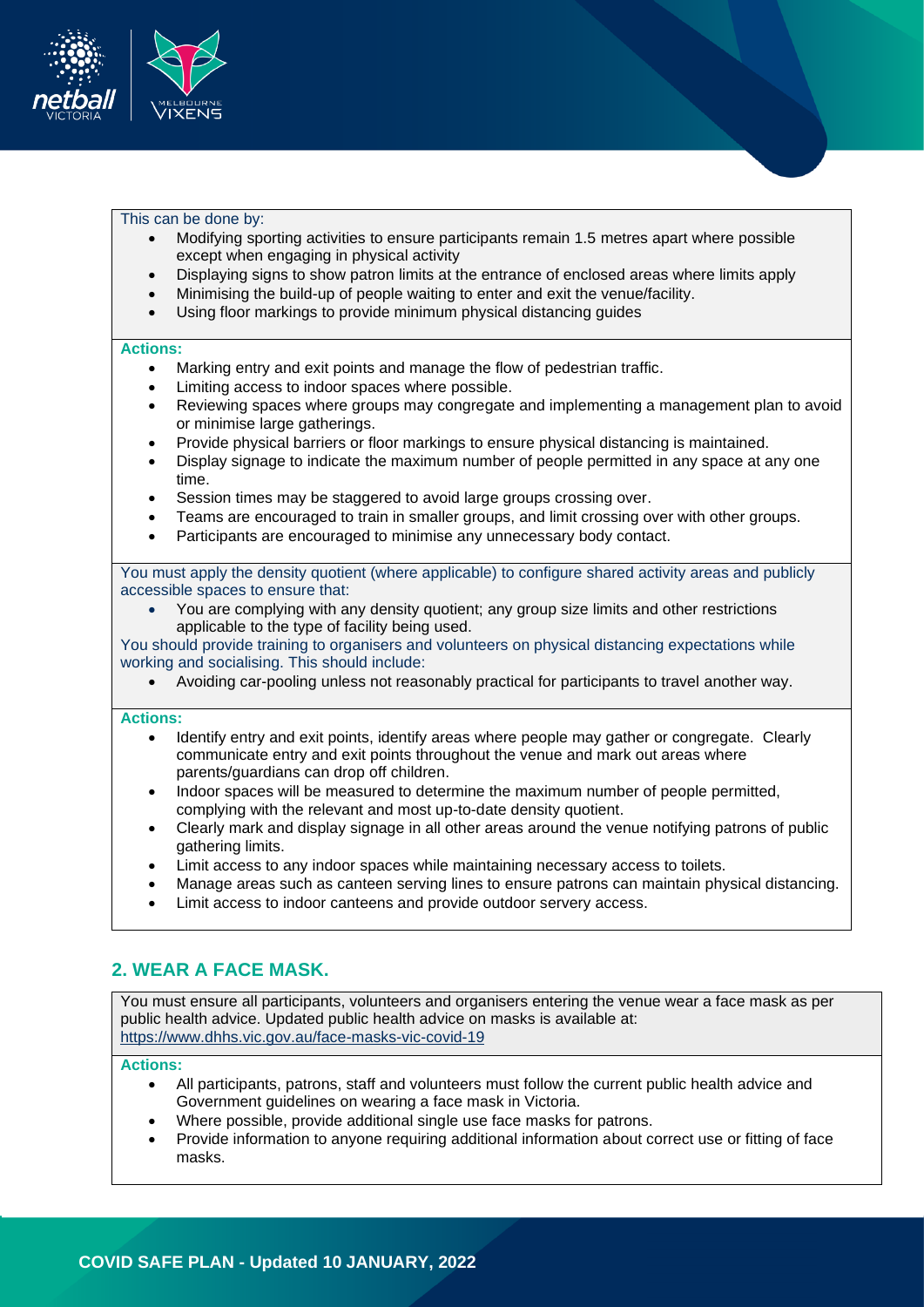

## **3. PRACTICE GOOD HYGIENE AND IMPLEMENT THOROUGH CLEANING PROTOCOLS.**

#### You should:

- Clean surfaces with appropriate cleaning products, including detergent and disinfectant
- Replace high-touch communal items with hygienic alternatives, for example single-use or contactless options where possible to do so
- Sharing of equipment should be kept to a minimum and all equipment must be cleaned and disinfected between use
- Clean between user groups or sessions

#### **Actions:**

- **Promote the below key messages.** 
	- o Wash your hands
	- o Maintain 1.5m physical distancing
	- o If you have any COVID symptoms, do not attend
- Clean and sanitise equipment between each use including but not limited to netballs, scoreboards, team benches, goal post padding. Wash bibs after each use.
- Display up-to-date hygiene signage, mark entry and exit points throughout the venue and where appropriate use floor markings to promote physical distancing.
- Provide hand sanitiser at entry and exit points, or courtside where possible.
- Clean high touch, frequently used surfaces regularly, develop a cleaning roster, maintain a cleaning log.
- Provide the necessary cleaning resources and equipment and personal safety equipment to people carrying out cleaning roles.

How will personal hygiene and cleaning of facilities and equipment be maintained to minimise transmission of coronavirus (COVID-19)? Have you increased regular cleaning schedules for common use areas?

#### **Actions:**

- Clean and sanitise equipment regularly. Minimise the use of shared equipment and clean or sanitise equipment between each use.
- Contact the Local Council or venue manager to determine which facilities and amenities are open or accessible and to discuss the best course of action to manage cleaning and sanitising procedures.

# **4. KEEP RECORDS AND ACT QUICKLY IF PARTICIPANTS, VOLUNTEERS OR ORGANISERS BECOME UNWELL**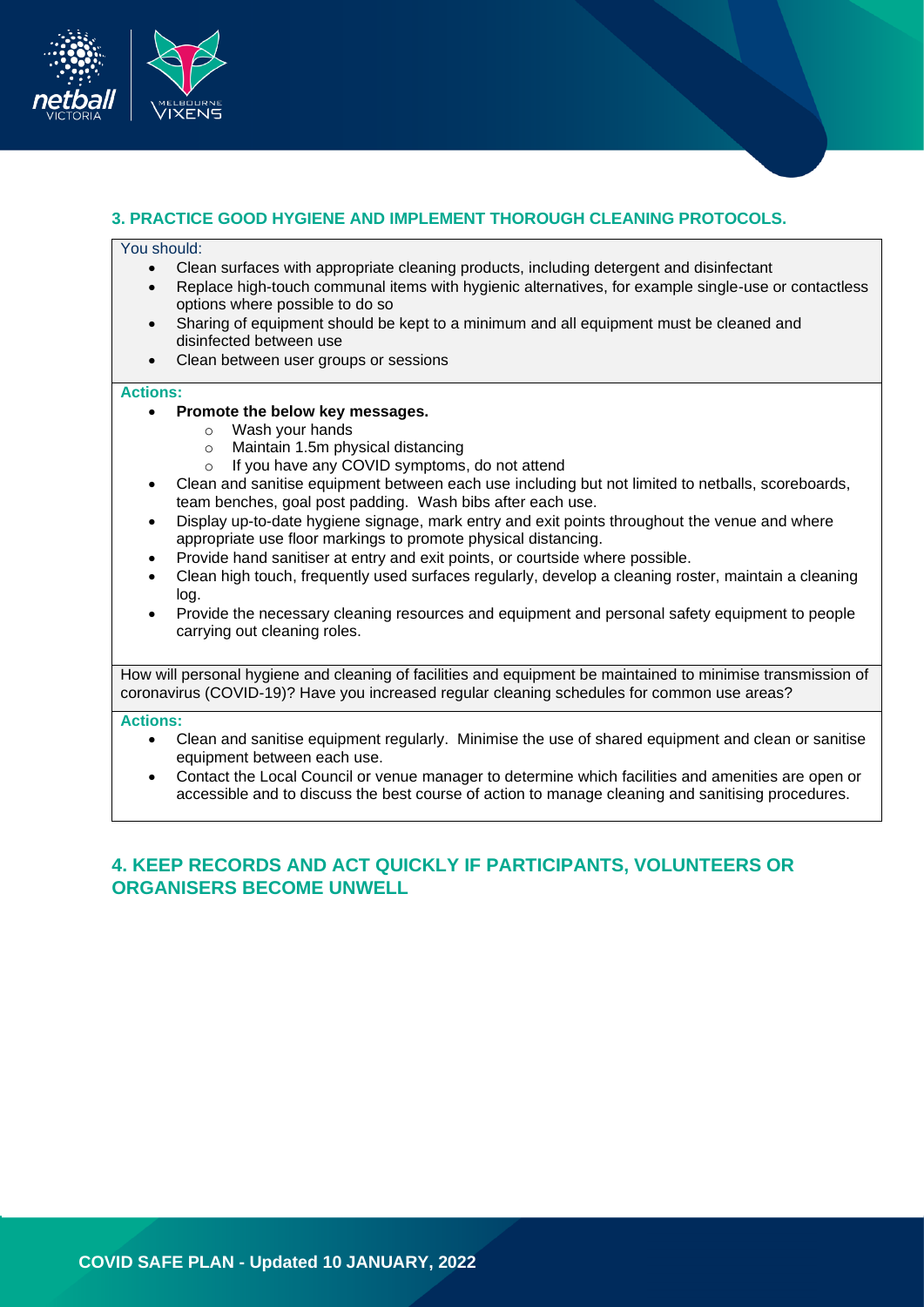

## **You must support participants, volunteers and organisers to get tested and stay home even if they only have mild symptoms.**

#### You must develop a plan to manage any outbreaks. This includes:

- Having a plan to respond to a participant, volunteer or organiser being notified by health authorities that they are a positive case and attended the facility whilst infectious. People who show symptoms or have been in close contact should NOT attend the venue/facility or activity until they receive their test results or have completed their quarantine period and are cleared by DHHS.
- Having a plan to identify and notify close contacts in the event of a positive case attending the venue/facility during their infectious period. You are also required to notify DHHS of the positive case.
- Having a plan in place to clean the venue/facility (or part) in the event of a positive case.
- Having a plan to contact DHHS and notify the actions taken, provide a copy of the risk assessment conducted and contact details of any close contacts.
- Having a plan to immediately notify WorkSafe Victoria on 13 23 60 if you have identified a person with coronavirus (COVID-19) at your venue/facility.
- Having a plan if you have been instructed to close by DHHS.
- Having a plan to re-open your venue/facility once agreed by DHHS and notify participants, volunteers, and organisers they can return to the venue/facility .
- More information can be found at<https://www.dhhs.vic.gov.au/workplace-obligationscovid-19>

## **Actions:**

- Use the Dealing with a Positive or Suspected COVID Case (Netball Victoria resource) to determine the most effective response a positive case attends the venue.
- Read, understand and follow the Checklist for COVID Cases and Checklist for COVID Contacts <https://www.coronavirus.vic.gov.au/checklist>
- Provide information about exposure risks to individuals attending the venue. Any individual that has been identified as a COVID contact, or is experiencing COVID symptoms will be directed to not attend.
- Checking in is an integral responsibility and must be completed by everyone entering the venue. A COVID Check-In Marshall will be stationed at each entry point to ensure everyone entering the venue is checking in.
- Use the Service Victoria QR codes and display at the entrance to every venue. To reduce congestion at entry points, we will provide QR codes at multiple entry points.

# **5. AVOID INTERACTIONS IN ENCLOSED SPACES**

You should reduce the amount of time participants, volunteers, organisers, parents, carers and anyone in attendance are spending in enclosed spaces (e.g. entrances, foyers, bathrooms, changerooms and clubhouses). This could include:

- Enabling activities in outdoor environments
- Moving as much activity outside as possible, including serving patrons, meetings, tearooms, lunch breaks and locker rooms.
- Enhancing airflow by opening windows and doors.
- Optimising fresh air flow in air conditioning systems.

#### **Actions:**

- Where possible limit access to all indoor spaces. If required, limit access to only those required for the activity.
- Provide access to toilets.